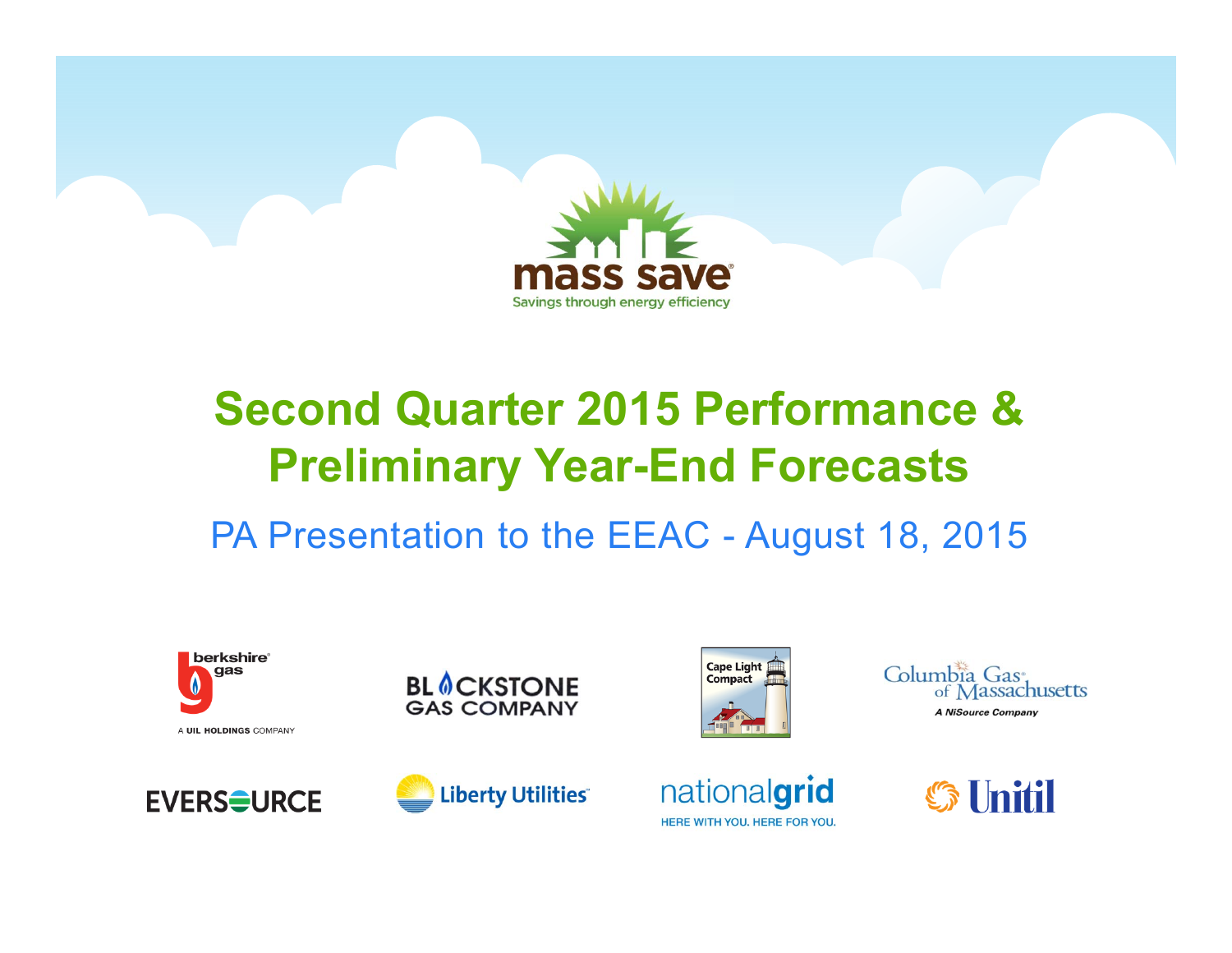

# **Q2 Results**

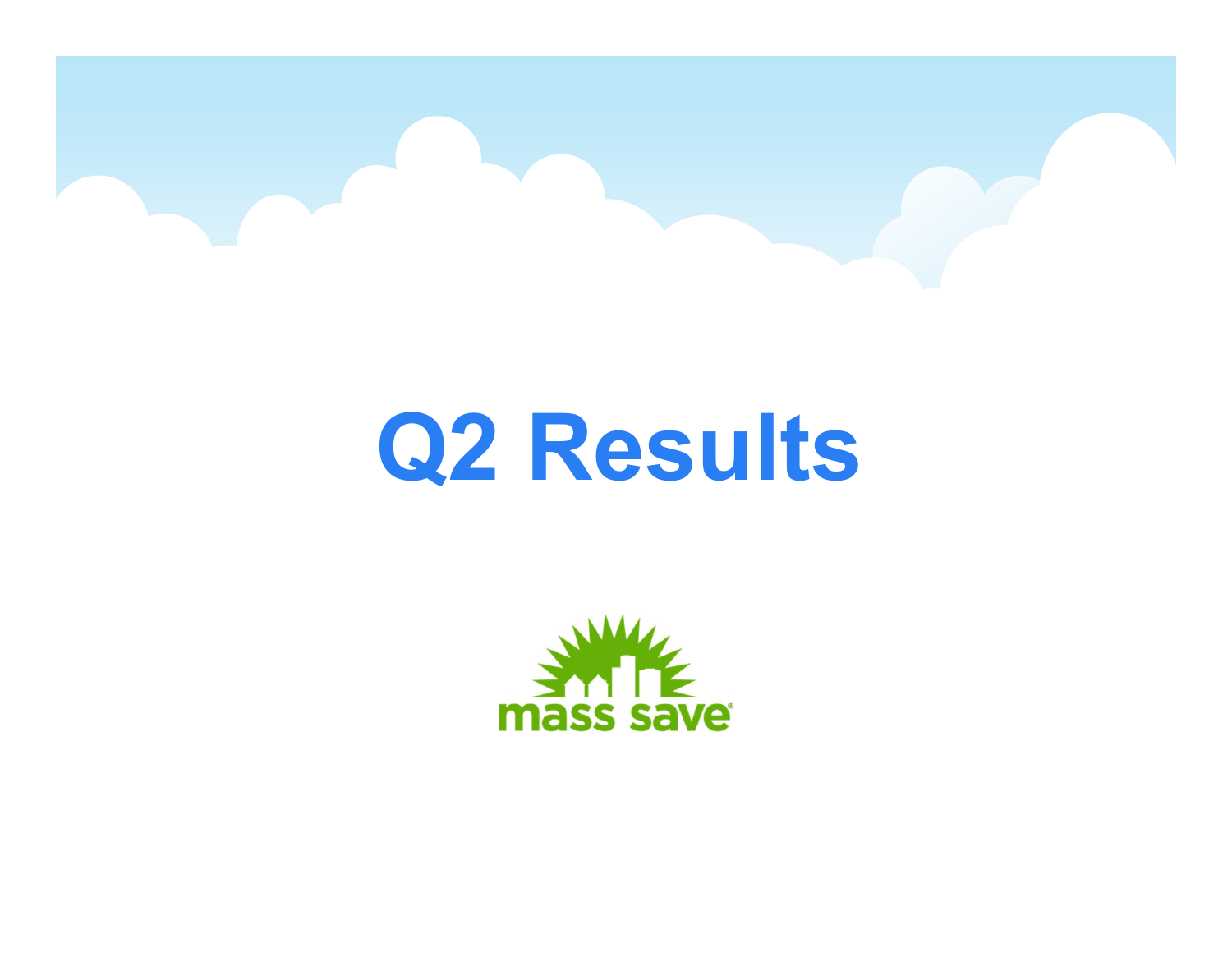### **2015 Comparison to 2013 and 2014 Q2 YTD**

#### **Electric**

|                   | 2013          |            | 2014          |     | 2015            |     |
|-------------------|---------------|------------|---------------|-----|-----------------|-----|
| <b>Spending</b>   | \$151,089,426 | 31%        | \$163,268,513 | 33% | \$231,499,060   | 45% |
| Lifetime MWh      | 3,042,068     | <b>23%</b> | 3,545,021     | 27% | 5,277,204       | 38% |
| <b>Annual MWh</b> | 303,275       | <b>25%</b> | 391,953       | 32% | 495,691         | 39% |
| <b>Benefits</b>   | \$653,316,839 | <b>28%</b> | 761,097,605   | 33% | \$1,015,419,355 | 43% |

#### Gas

|                      | 2013          |            | 2014          |     | 2015          |     |
|----------------------|---------------|------------|---------------|-----|---------------|-----|
| Spending             | 58,043,977    | 34%        | \$58,426,174  | 33% | 76,276,228    | 42% |
| <b>Annual therms</b> | 5,964,914     | <b>26%</b> | 11,589,429    | 47% | 11,912,270    | 48% |
| Lifetime therms      | 101,419,486   | 33%        | 125,772,776   | 40% | 136,705,987   | 43% |
| <b>Benefits</b>      | \$155,602,569 | 36%        | \$209,502,560 | 42% | \$212,954,509 | 31% |



**Note: percentages from year to year reflect increasing overall goals; thus, as shown above, equal or lower percentages do not necessary translate to equivalent or lower savings**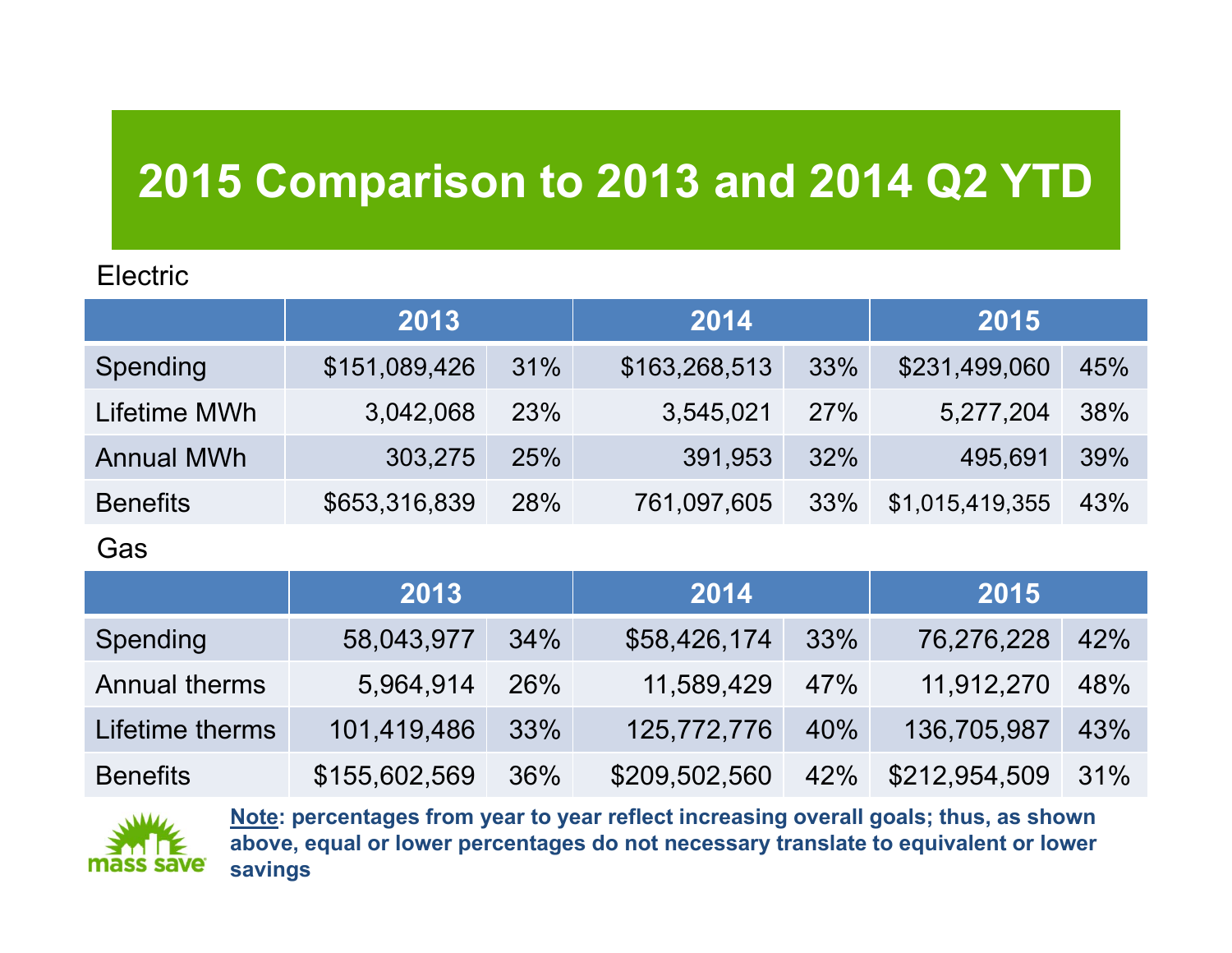## **Electric Q2 Achievement Summary**

#### **YTD Preliminary Actuals as a Percent of Plan Goal**



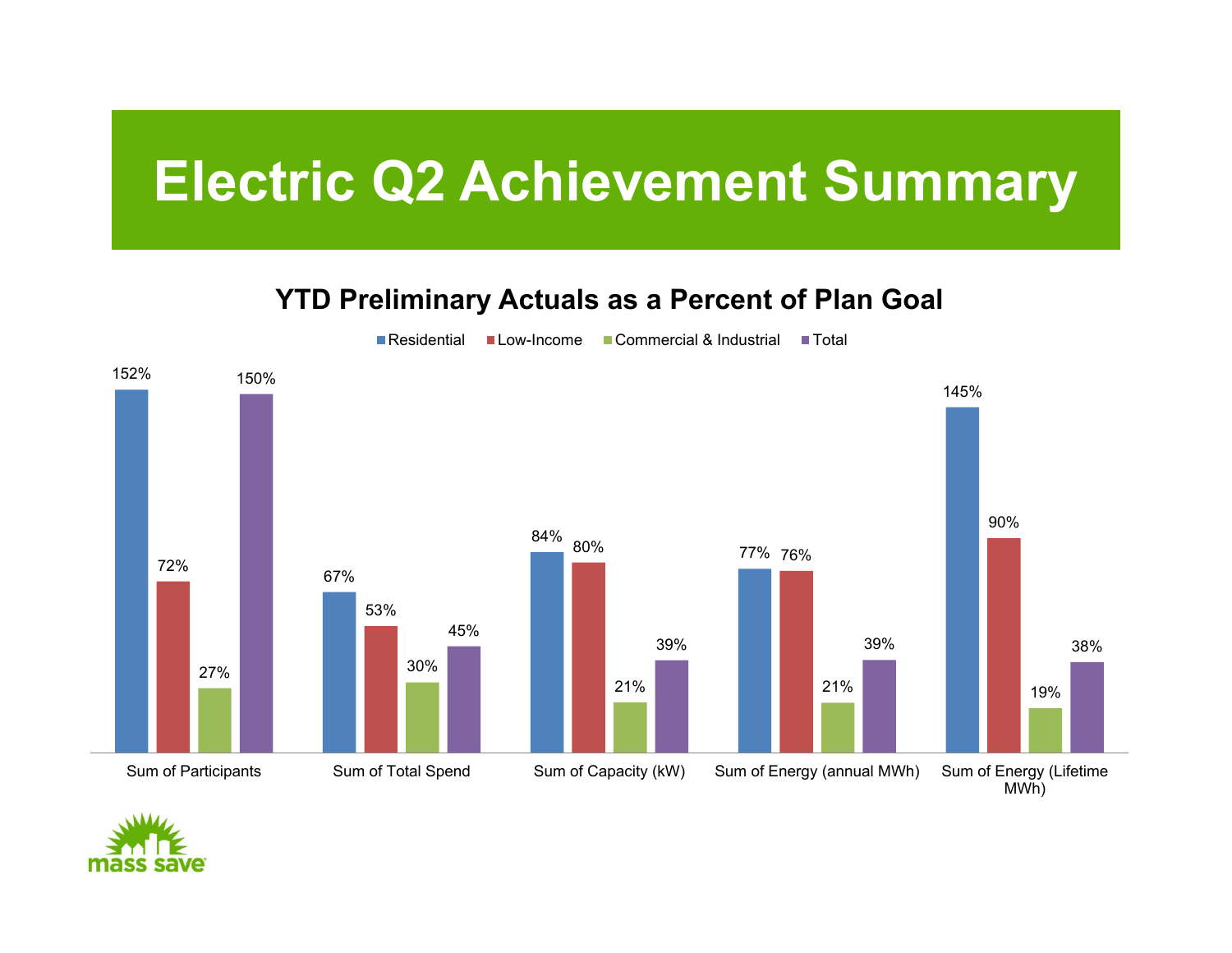## **Cumulative Statewide Electric Summary (January 1, 2013 through June 30, 2015)**

#### **Cumulative Statewide Achievements as Percent of 2013-2015 Planned Goal(27/36 Months)**



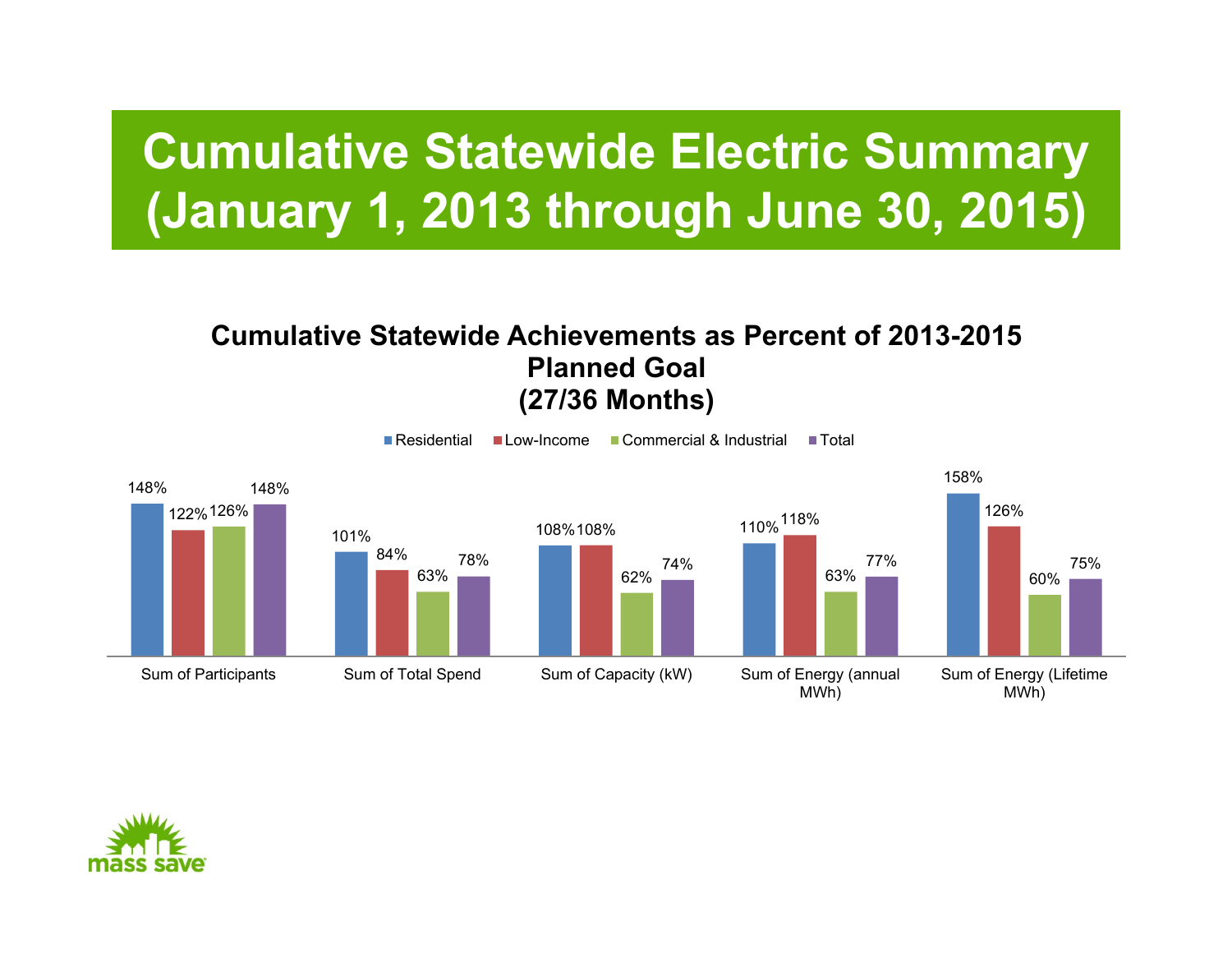# **Gas Q2 Achievement Summary**

#### **YTD Preliminary Actuals as a Percent of Plan Goal**



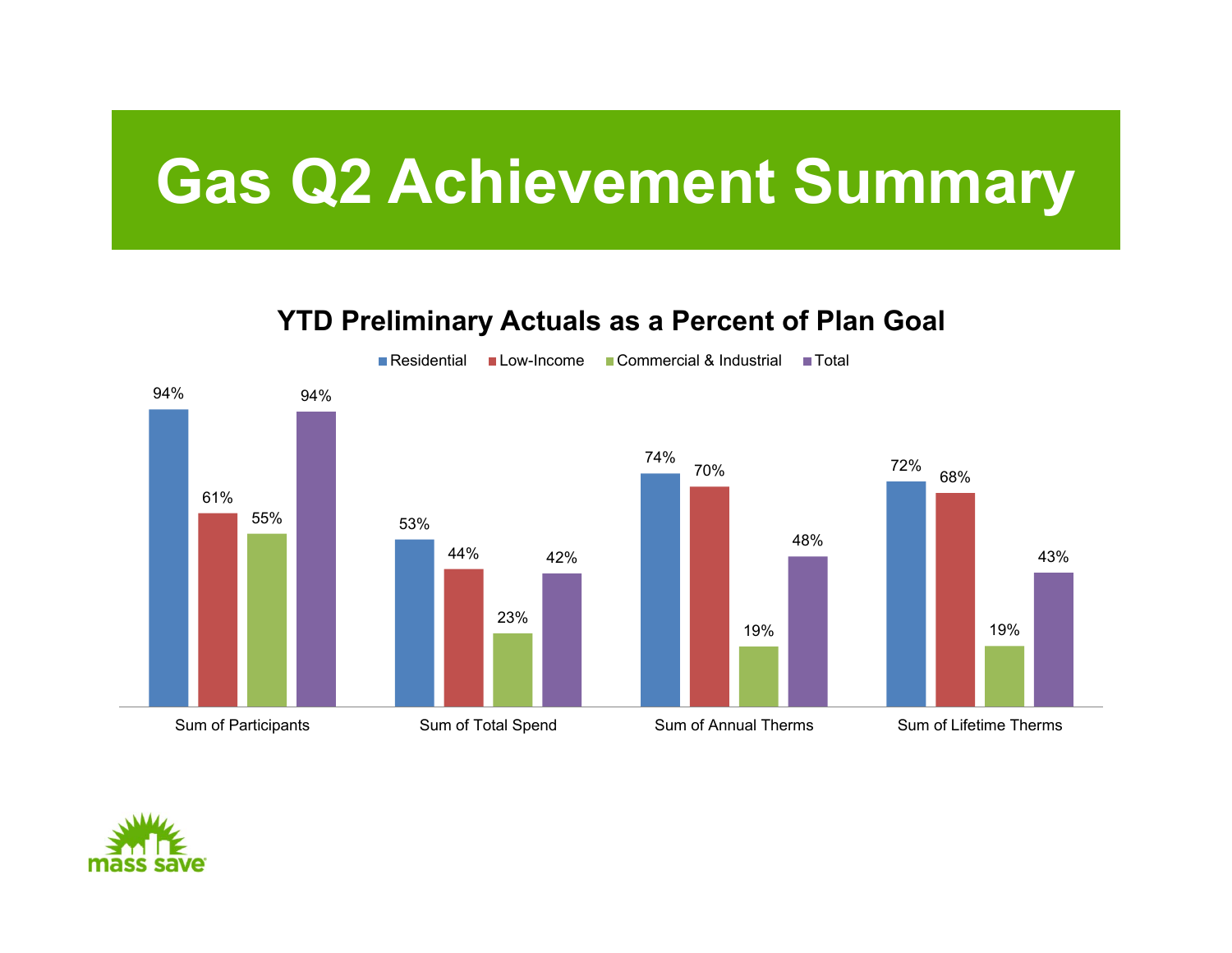## **Cumulative Statewide Gas Summary (January 1, 2013 through June 30, 2015)**

#### **Cumulative Statewide Achievements as Percent of 2013-2015 Planned Goal(27/36 Months)**



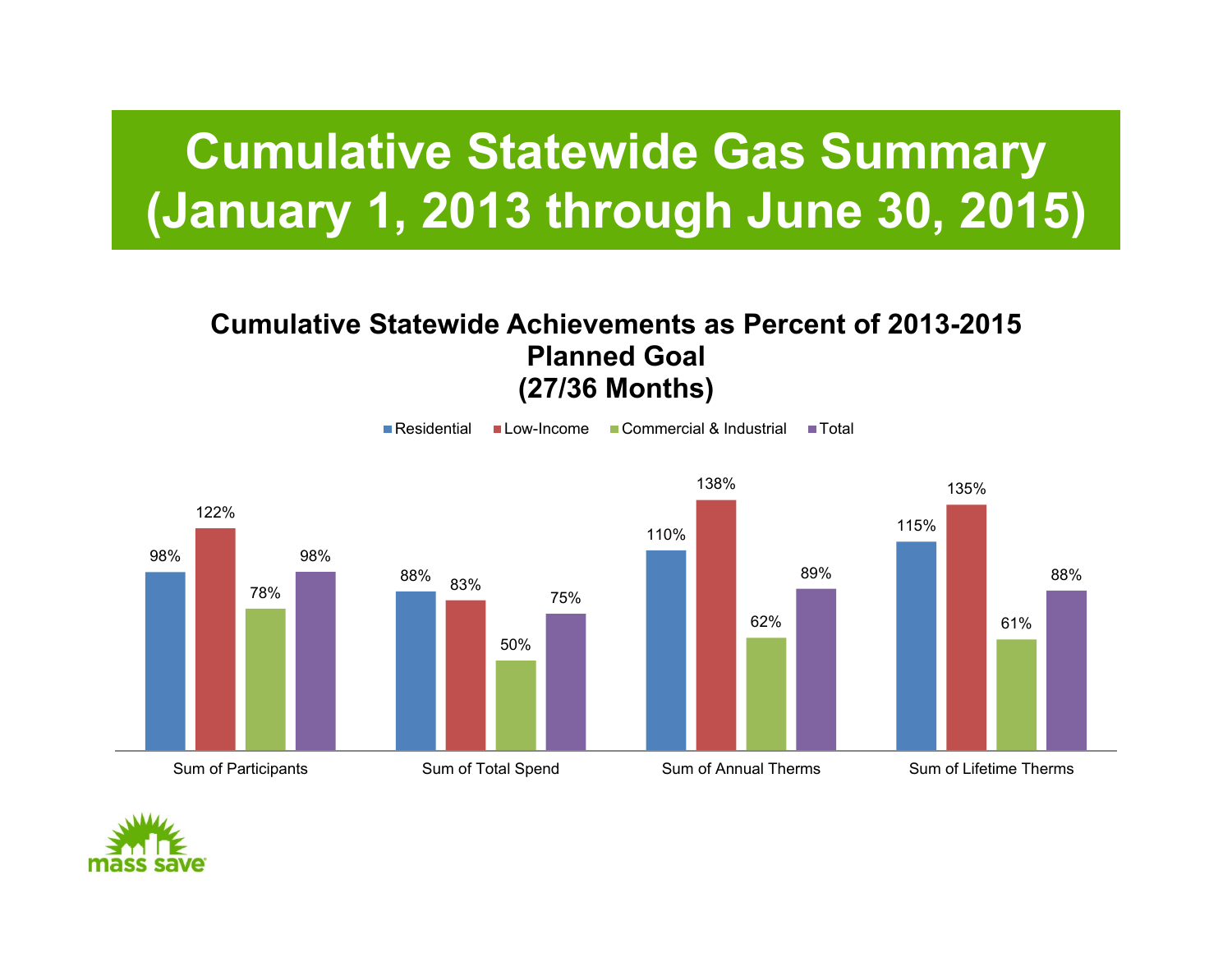# **Preliminary 2015 Year-End Forecast**

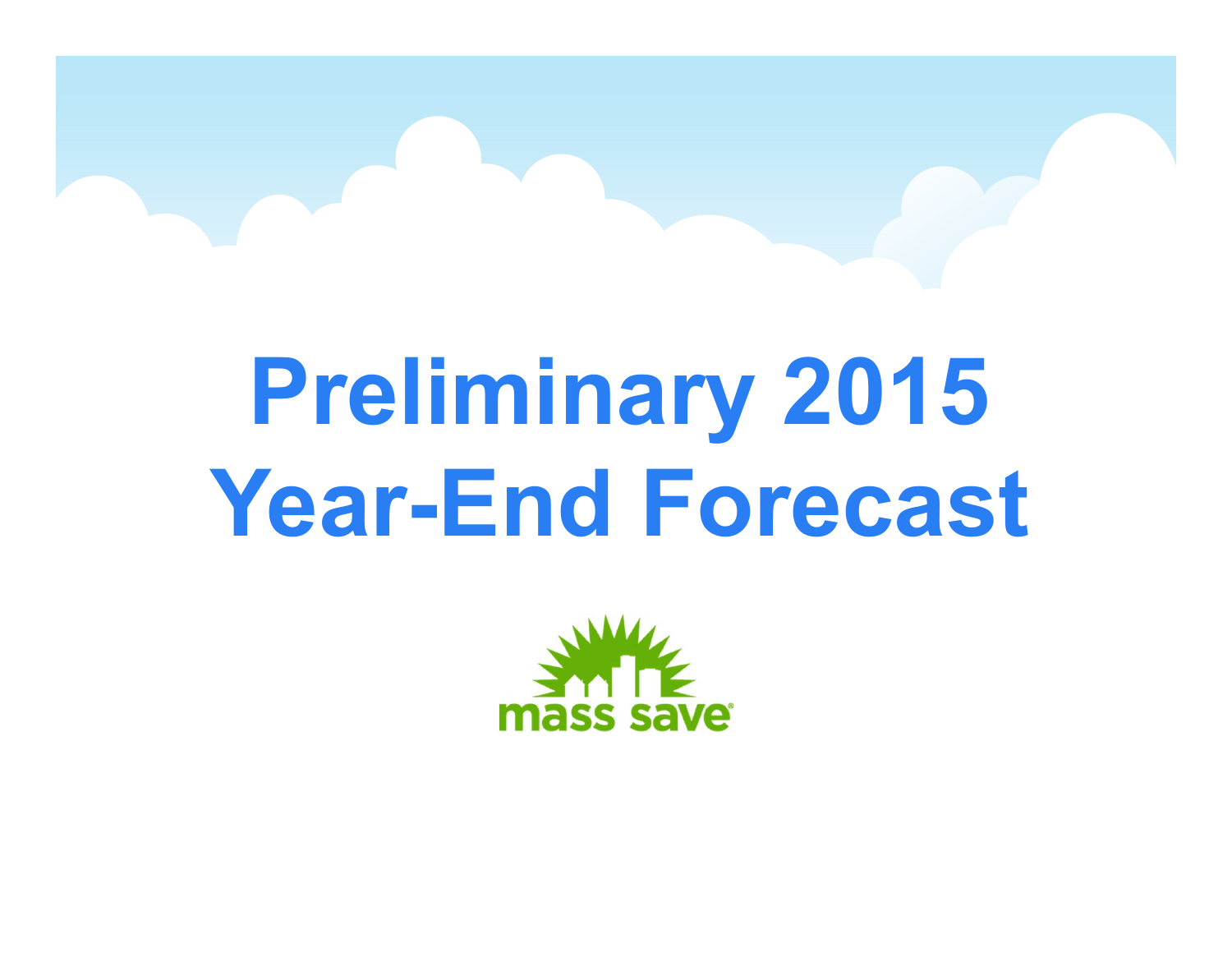## **Statewide Electric Preliminary Year-End Forecasts – Savings and Spending**

#### **Statewide Electric Spend & Savings Preliminary Year-End Projections, 2015**



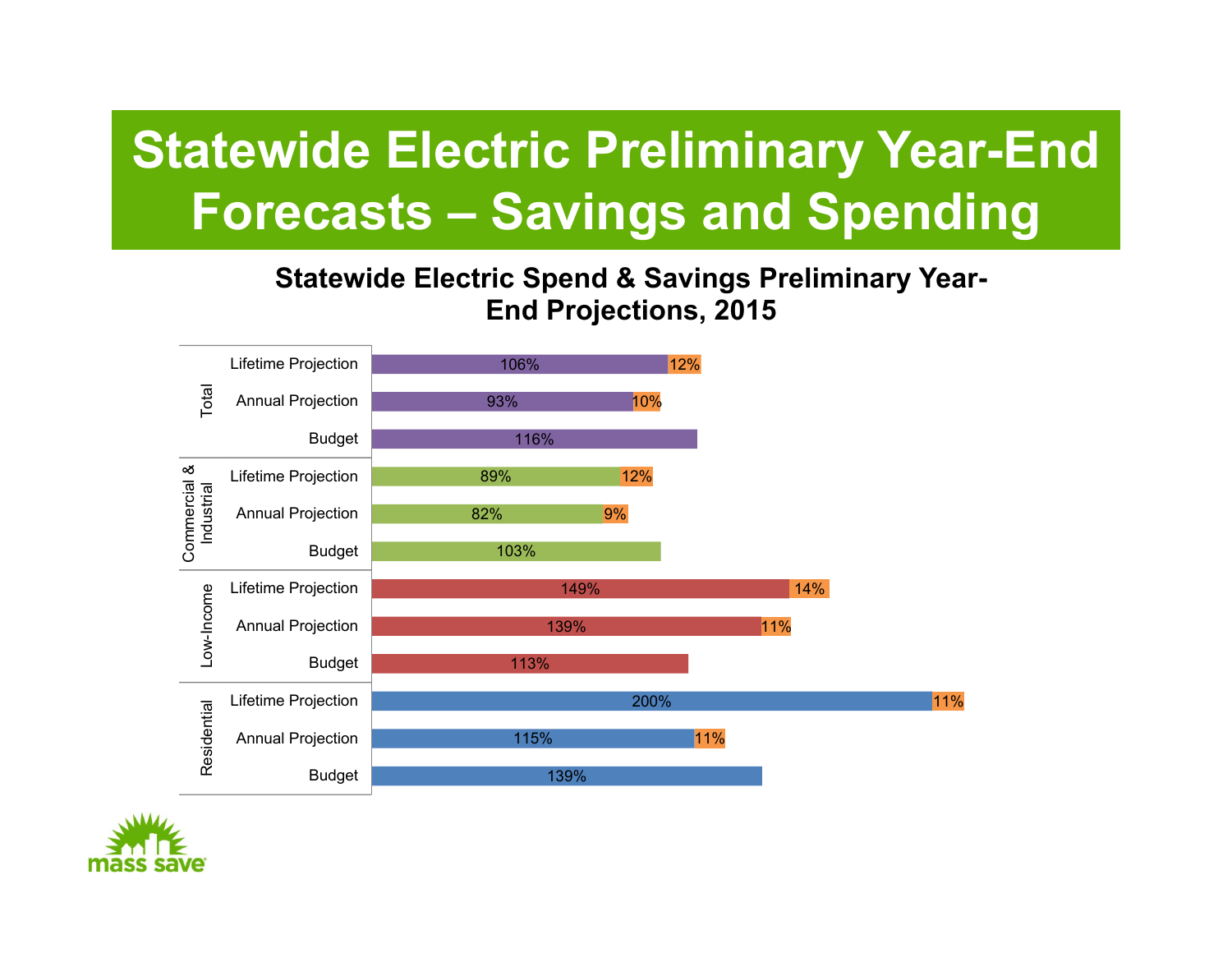## **Statewide Electric Preliminary Year-End Forecasts – Portfolio and C&I Breakdown**

#### **Breakdown of 2015 Preliminary Year-End Savings - (Electric)**

#### **C&I Breakdown of 2015 Preliminary Year-End Savings - (Electric)**





140%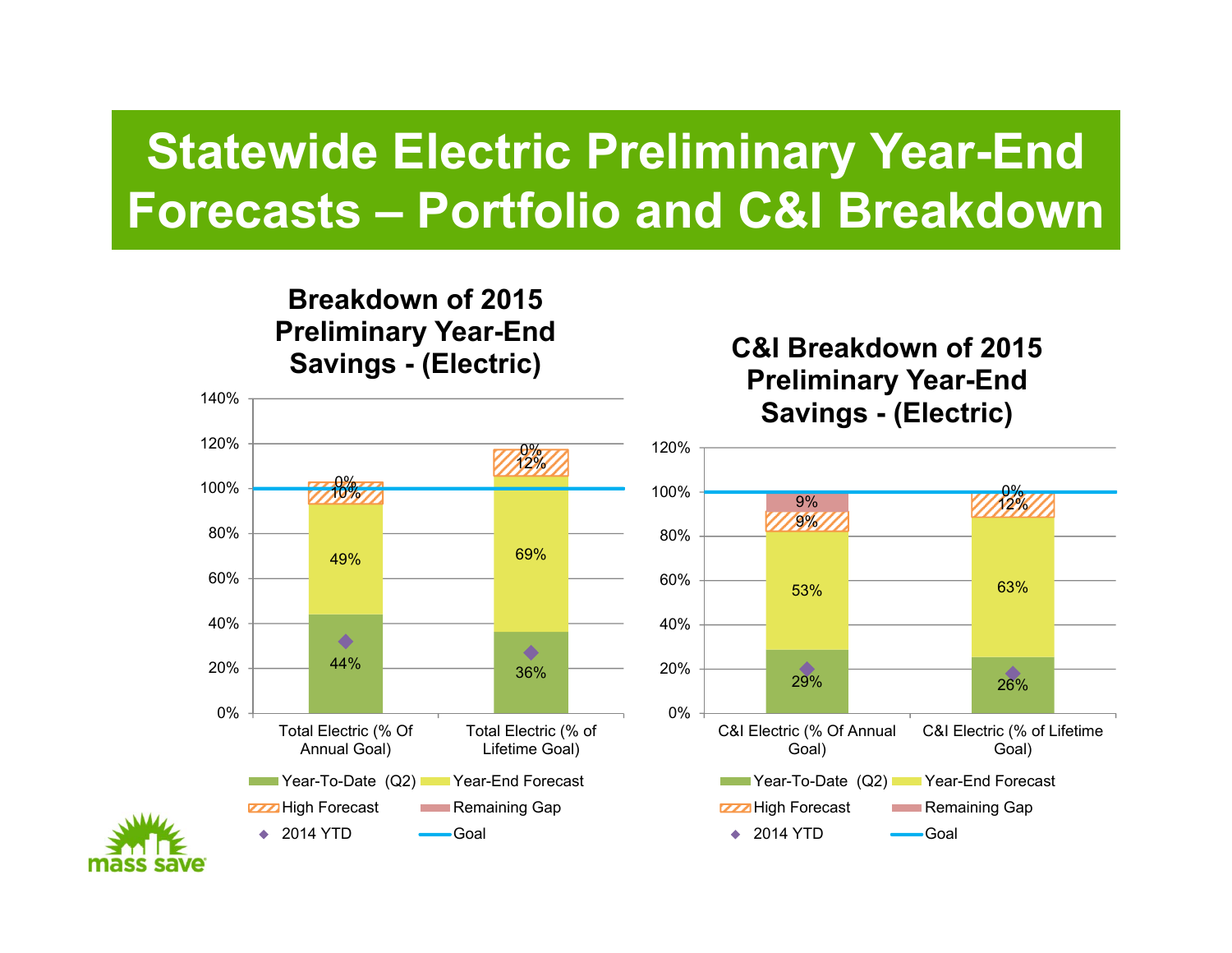# **Statewide Gas Preliminary Year-End Forecasts – Savings and Spending**

#### **Statewide Gas Spend & Savings Preliminary Year-End Projections, 2015**